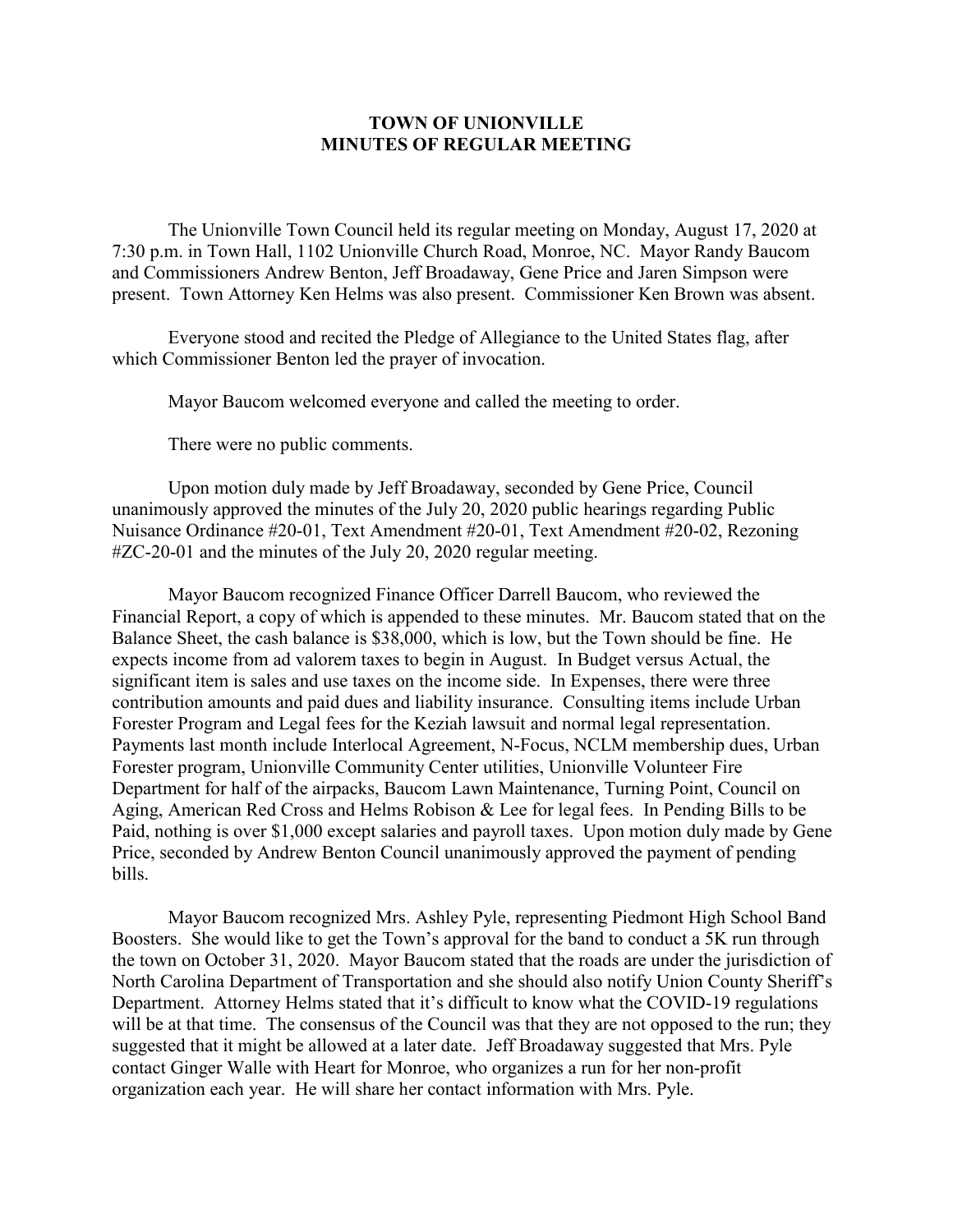Mayor Baucom recognized Mrs. Kathie Price, who has been serving on the agriculture sub-committee for Union County Vision 2050. This is one of six planning sub-committees in Union County. Their task is to provide input into various scenarios or visions that may aid in the development and planning of future land usein Union County. They consider what Union County will look like in the year 2050. One concern is the lack of reliable broadband internet services in rural areas, as tractors and large equipment depend on receiving necessary data. Another issue in Union County is a dependable workforce. Jobs are available in many areas. They established a vision: "Preserving Rural Character" and are planning for the future. On August  $6<sup>th</sup>$ , each sub-committee gave a presentation to the Union County Commissioners. We can watch it on the county's website. County planners Lee Jensen and Bjorn Hansen will take the six committees' suggestions and compile for the Commissioners to vote on. Mayor Baucom thanked Mrs. Price for this informative report.

In considering Public Nuisance Ordinance #20-01, Land Use Administrator Gaddy reported that she, Mayor Baucom and Code Enforcement Officer John Ganus had met and discussed adding language regarding tall grass to this ordinance. Mr. Ganus has provided that language for Council's review in Item #1 in the Nuisance Ordinance, a copy of which is appended to these minutes. Mayor Baucom set a public hearing for 7:15 p.m. on Monday, September 21, 2020 prior to the next regular meeting for this ordinance.

Attorney Ken Helms opened the three sealed bids for Webmaster and web hosting quotes. Clerk Gaddy made copies for the Commissioners to review them. Finance Officer Darrell Baucom stated that one quote provides a one-time charge and no monthly maintenance charges broken out. Mayor Baucom asked him to follow up so the Council can make a comparable decision. Council tabled this decision until the September 21, 2020 regular meeting.

Mayor Baucom recognized Deputy Clerk Melody Braswell, who presented four quotes for four historical markers. These markers are proposed to be erected on Unionville Road near the cannery,the sidewalk wall, the wall honoring the bell tower and Union Institute near where the school sat, all on the Unionville Elementary School property. Attorney Helms will contact Sharyn VonCannon, Unionville's principal and Union County Public Schools and discuss an agreement with them, allowing these markers to be owned by the Town, but erected on school property.

Clerk Sonya Gaddy reported that Council approved a new desk, credenza and hutch earlier last year for a total of \$2,769, but those items were never ordered. She is proposing a new desk, chair, credenza and hutch, two bookshelves and a lateral file for her office, totaling \$5,197 to replace the previously-approved furniture. Upon motion duly made by Gene Price, seconded by Jeff Broadaway, Council unanimously approved this purchase.